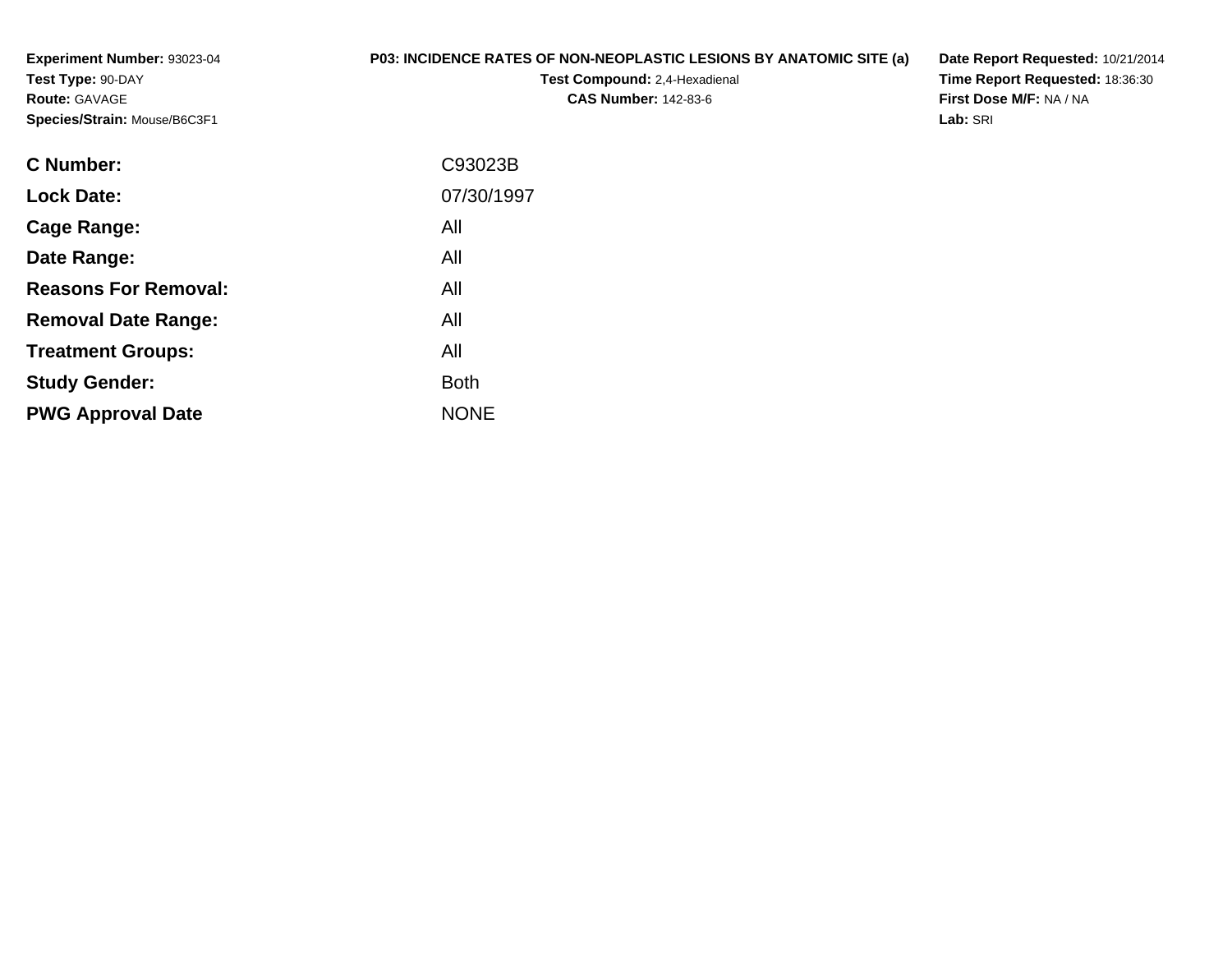| Experiment Number: 93023-04             | P03: INCIDENCE RATES OF NON-NEOPLASTIC LESIONS BY ANATOMIC SITE (a) |                               |    |                                 |    |                 |    | Date Report Requested: 10/21/2014 |     |                 |  |
|-----------------------------------------|---------------------------------------------------------------------|-------------------------------|----|---------------------------------|----|-----------------|----|-----------------------------------|-----|-----------------|--|
| Test Type: 90-DAY                       |                                                                     | Test Compound: 2,4-Hexadienal |    | Time Report Requested: 18:36:30 |    |                 |    |                                   |     |                 |  |
| Route: GAVAGE                           |                                                                     | <b>CAS Number: 142-83-6</b>   |    | First Dose M/F: NA / NA         |    |                 |    |                                   |     |                 |  |
| Species/Strain: Mouse/B6C3F1            |                                                                     |                               |    |                                 |    |                 |    | Lab: SRI                          |     |                 |  |
| <b>B6C3F1 Mouse MALE</b>                | <b>MG/KG/DY</b><br>0                                                | <b>MG/KG/DY</b><br>7.5        | 15 | <b>MG/KG/DY</b>                 | 30 | <b>MG/KG/DY</b> | 60 | <b>MG/KG/DY</b>                   | 120 | <b>MG/KG/DY</b> |  |
| <b>Disposition Summary</b>              |                                                                     |                               |    |                                 |    |                 |    |                                   |     |                 |  |
| <b>Animals Initially In Study</b>       | 10                                                                  | 10                            |    | 10                              |    | 10              |    | 10                                |     | 10              |  |
| <b>Early Deaths</b>                     |                                                                     |                               |    |                                 |    |                 |    |                                   |     |                 |  |
| <b>Dosing Accident</b>                  | $\mathbf{2}$                                                        |                               |    |                                 |    |                 |    | 1                                 |     |                 |  |
| <b>Survivors</b>                        |                                                                     |                               |    |                                 |    |                 |    |                                   |     |                 |  |
| <b>Terminal Sacrifice</b>               | 8                                                                   | 10                            |    | 10                              |    | 10              |    | 9                                 |     | 10              |  |
| <b>Animals Examined Microscopically</b> | 10                                                                  | 10                            |    | 10                              |    | $10$            |    | 10                                |     | 10              |  |
| ALIMENTARY SYSTEM                       |                                                                     |                               |    |                                 |    |                 |    |                                   |     |                 |  |
| Esophagus                               | (9)                                                                 | (0)                           |    | (0)                             |    | (0)             |    | (1)                               |     | (10)            |  |
| Inflammation, Suppurative, Focal        |                                                                     |                               |    |                                 |    |                 |    | 1 (100%)                          |     |                 |  |
| Muscularis, Necrosis                    | 2(22%)                                                              |                               |    |                                 |    |                 |    | 1 (100%)                          |     |                 |  |
| Perforation                             | $1(11\%)$                                                           |                               |    |                                 |    |                 |    |                                   |     |                 |  |
| Gallbladder                             | (9)                                                                 | (0)                           |    | (0)                             |    | (0)             |    | (0)                               |     | (9)             |  |
| Intestine Large, Cecum                  | (10)                                                                | (0)                           |    | (0)                             |    | (0)             |    | (1)                               |     | (10)            |  |
| Intestine Large, Colon                  | (10)                                                                | (0)                           |    | (0)                             |    | (0)             |    | (1)                               |     | (10)            |  |
| Intestine Large, Rectum                 | (10)                                                                | (0)                           |    | (0)                             |    | (0)             |    | (1)                               |     | (10)            |  |
| Intestine Small, Duodenum               | (10)                                                                | (0)                           |    | (0)                             |    | (0)             |    | (0)                               |     | (10)            |  |
| Intestine Small, Ileum                  | (10)                                                                | (0)                           |    | (0)                             |    | (0)             |    | (0)                               |     | (10)            |  |
| Intestine Small, Jejunum                | (10)                                                                | (0)                           |    | (0)                             |    | (0)             |    | (0)                               |     | (10)            |  |
| Liver                                   | (10)                                                                | (0)                           |    | (0)                             |    | (0)             |    | (1)                               |     | (10)            |  |
| Pancreas                                | (10)                                                                | (0)                           |    | (0)                             |    | (0)             |    | (1)                               |     | (10)            |  |
| Salivary Glands                         | (10)                                                                | (0)                           |    | (0)                             |    | (0)             |    | (1)                               |     | (10)            |  |
| Stomach, Forestomach                    | (10)                                                                | (10)                          |    | (10)                            |    | (10)            |    | (9)                               |     | (10)            |  |
| Epithelium, Hyperplasia                 | 2(20%)                                                              |                               |    |                                 |    |                 |    |                                   |     | 3(30%)          |  |
| Epithelium, Ulcer                       | $1(10\%)$                                                           |                               |    |                                 |    |                 |    |                                   |     |                 |  |
| Inflammation, Chronic                   | 1(10%)                                                              |                               |    |                                 |    |                 |    |                                   |     |                 |  |
| Stomach, Glandular                      | (10)                                                                | (0)                           |    | (0)                             |    | (0)             |    | (1)                               |     | (10)            |  |
| Epithelium, Degeneration, Cystic        | 1 (10%)                                                             |                               |    |                                 |    |                 |    |                                   |     |                 |  |

CARDIOVASCULAR SYSTEM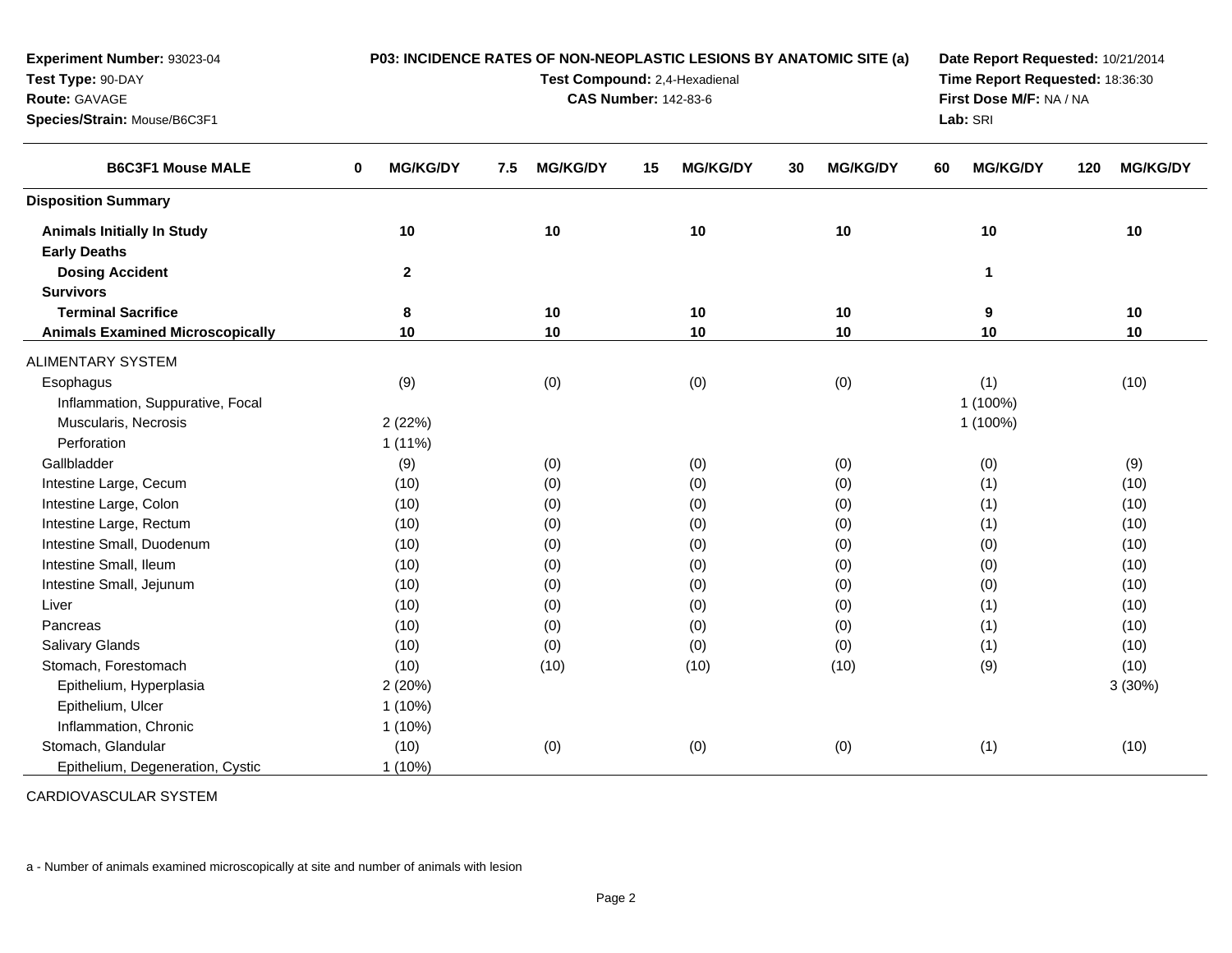| <b>Experiment Number: 93023-04</b><br>Test Type: 90-DAY<br><b>Route: GAVAGE</b><br>Species/Strain: Mouse/B6C3F1 |                      | P03: INCIDENCE RATES OF NON-NEOPLASTIC LESIONS BY ANATOMIC SITE (a)<br>Test Compound: 2,4-Hexadienal<br><b>CAS Number: 142-83-6</b> | Date Report Requested: 10/21/2014<br>Time Report Requested: 18:36:30<br>First Dose M/F: NA / NA<br>Lab: SRI |                       |                       |                        |
|-----------------------------------------------------------------------------------------------------------------|----------------------|-------------------------------------------------------------------------------------------------------------------------------------|-------------------------------------------------------------------------------------------------------------|-----------------------|-----------------------|------------------------|
| <b>B6C3F1 Mouse MALE</b>                                                                                        | <b>MG/KG/DY</b><br>0 | <b>MG/KG/DY</b><br>7.5                                                                                                              | 15<br><b>MG/KG/DY</b>                                                                                       | <b>MG/KG/DY</b><br>30 | <b>MG/KG/DY</b><br>60 | <b>MG/KG/DY</b><br>120 |
| Heart                                                                                                           | (10)                 | (0)                                                                                                                                 | (0)                                                                                                         | (0)                   | (1)                   | (10)                   |
| <b>ENDOCRINE SYSTEM</b><br><b>Adrenal Cortex</b>                                                                | (10)                 | (0)                                                                                                                                 | (0)                                                                                                         | (0)                   | (1)                   | (10)                   |

a (10) (0) (0) (0) (0) (0) (0) (0) (10)

d (9) (0) (0) (0) (0) (0) (0) (0) (0) (9)

d (1) (0) (0) (0) (0) (0) (0) (0) (0) (0)

d (10) (0) (0) (0) (0) (0) (1) (10)

(10) (0) (0) (0) (1) (10)

s (10) (0) (0) (0) (0) (0) (1) (10) (10)

(10) (0) (0) (0) (1) (10)

s (10) (0) (0) (0) (0) (0) (2) (2) (10)

n (10) (0) (0) (0) (0) (0) (1) (10)

s (10) (0) (0) (0) (0) (0) (1) (10) (10)

1 (10%) 1 (100%)

n 1 (50%)

w (10) (0) (0) (0) (0) (0) (1) (10)

(10) (0) (0) (0) (1) (10)

c (10) (0) (0) (0) (0) (0) (1) (10)

(9) (0) (0) (0) (0) (9)

d (10) (0) (0) (0) (0) (1) (9)

t the contract of the contract of the contract of the contract of the contract of the contract of the contract of the contract of the contract of the contract of the contract of the contract of the contract of the contrac

INTEGUMENTARY SYSTEM

Necrosis, Lymphoid

Adrenal Medulla

Pituitary Gland

Thyroid Gland

GENITAL SYSTEMCoagulating Gland

Preputial Gland

Seminal Vesicle

Bone Marrow

HEMATOPOIETIC SYSTEM

Lymph Node, Mandibular

Lymph Node, Mesenteric

Necrosis, Lymphoid

Germinal Epith, Degeneration

Epididymis

Prostate

**Testes** 

Spleen

Thymus

Atrophy

Cyst

None

Parathyroid Gland

GENERAL BODY SYSTEM

a - Number of animals examined microscopically at site and number of animals with lesion

1 (10%)

1 (10%)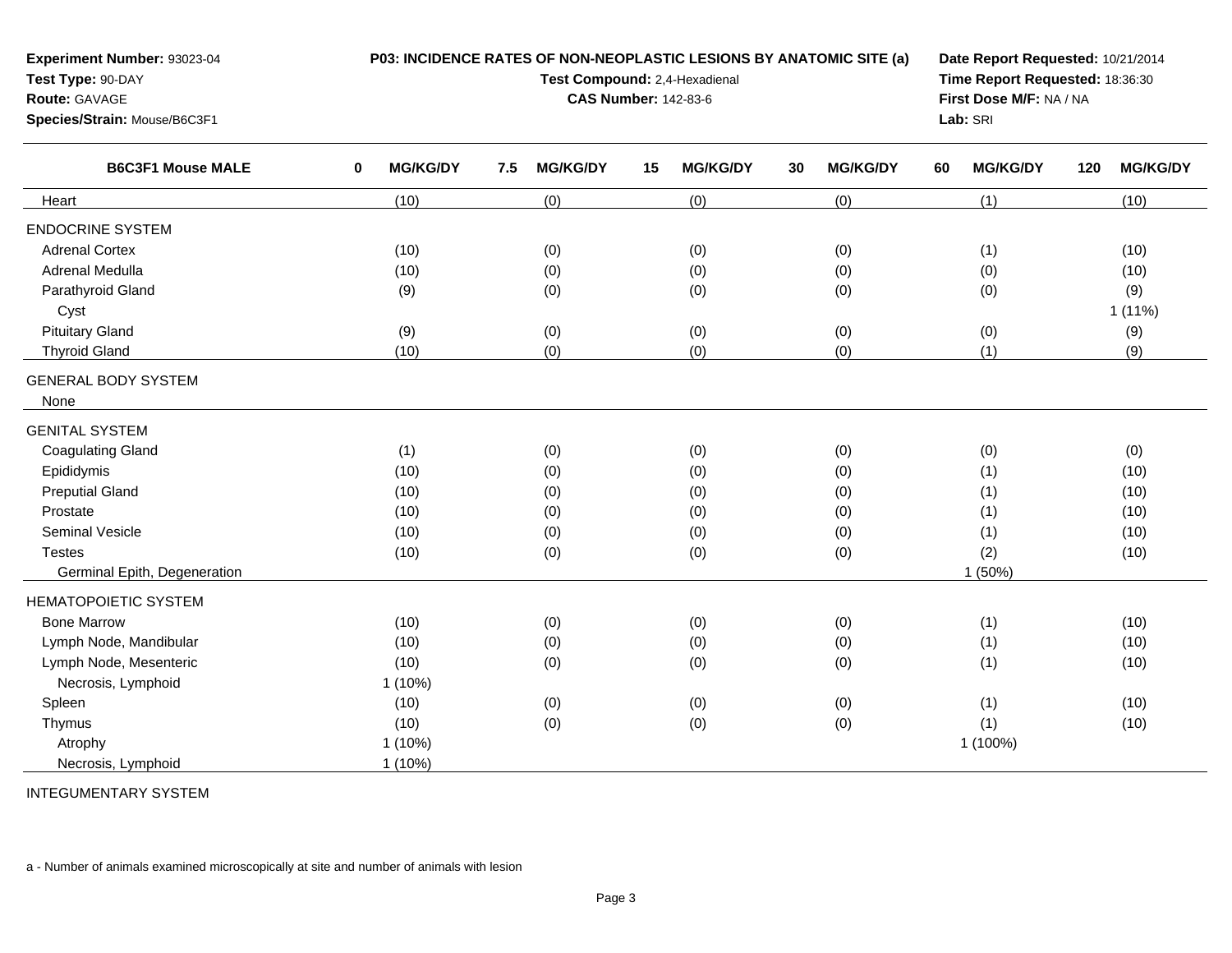| Experiment Number: 93023-04<br>Test Type: 90-DAY<br>Route: GAVAGE<br>Species/Strain: Mouse/B6C3F1 | P03: INCIDENCE RATES OF NON-NEOPLASTIC LESIONS BY ANATOMIC SITE (a)<br>Date Report Requested: 10/21/2014<br>Test Compound: 2,4-Hexadienal<br>Time Report Requested: 18:36:30<br>First Dose M/F: NA / NA<br><b>CAS Number: 142-83-6</b><br>Lab: SRI |                                |     |                 |    |                 |    |                 |    |                                     |     |                                                   |
|---------------------------------------------------------------------------------------------------|----------------------------------------------------------------------------------------------------------------------------------------------------------------------------------------------------------------------------------------------------|--------------------------------|-----|-----------------|----|-----------------|----|-----------------|----|-------------------------------------|-----|---------------------------------------------------|
| <b>B6C3F1 Mouse MALE</b>                                                                          | $\bf{0}$                                                                                                                                                                                                                                           | <b>MG/KG/DY</b>                | 7.5 | <b>MG/KG/DY</b> | 15 | <b>MG/KG/DY</b> | 30 | <b>MG/KG/DY</b> | 60 | <b>MG/KG/DY</b>                     | 120 | <b>MG/KG/DY</b>                                   |
| Skin<br>Subcut Tiss, Foreign Body<br>Subcut Tiss, Necrosis, Fatty                                 |                                                                                                                                                                                                                                                    | (10)<br>$1(10\%)$<br>$1(10\%)$ |     | (0)             |    | (0)             |    | (0)             |    | (1)                                 |     | (10)                                              |
| MUSCULOSKELETAL SYSTEM<br><b>Bone</b><br><b>Skeletal Muscle</b>                                   |                                                                                                                                                                                                                                                    | (10)<br>(1)                    |     | (0)<br>(0)      |    | (0)<br>(0)      |    | (0)<br>(0)      |    | (1)<br>(0)                          |     | (10)<br>(0)                                       |
| Necrosis, Focal<br>NERVOUS SYSTEM<br><b>Brain</b>                                                 |                                                                                                                                                                                                                                                    | 1 (100%)<br>(10)               |     | (0)             |    | (0)             |    | (0)             |    | (1)                                 |     | (10)                                              |
| <b>RESPIRATORY SYSTEM</b>                                                                         |                                                                                                                                                                                                                                                    |                                |     |                 |    |                 |    |                 |    |                                     |     |                                                   |
| Lung<br>Foreign Body<br>Mediastinum, Foreign Body                                                 |                                                                                                                                                                                                                                                    | (10)<br>$1(10\%)$              |     | (0)             |    | (0)             |    | (0)             |    | (1)<br>1 (100%)                     |     | (9)                                               |
| Mediastinum, Inflammation, Suppurative<br>Necrosis                                                |                                                                                                                                                                                                                                                    | $1(10\%)$<br>$1(10\%)$         |     |                 |    |                 |    |                 |    | 1 (100%)                            |     |                                                   |
| Nose<br>Exudate<br>Olfactory Epi, Atrophy<br>Olfactory Epi, Necrosis<br>Vomeronas Org, Cyst       |                                                                                                                                                                                                                                                    | (10)                           |     | (10)            |    | (10)            |    | (10)            |    | (10)                                |     | (10)<br>$1(10\%)$<br>4 (40%)<br>5 (50%)<br>1(10%) |
| Vomeronas Org, Degeneration, Cystic<br>Pleura<br>Inflammation, Suppurative<br>Trachea             |                                                                                                                                                                                                                                                    | (0)<br>(10)                    |     | (0)<br>(0)      |    | (0)<br>(0)      |    | (0)<br>(0)      |    | $1(10\%)$<br>(1)<br>1 (100%)<br>(1) |     | (0)<br>(10)                                       |
| SPECIAL SENSES SYSTEM<br>None                                                                     |                                                                                                                                                                                                                                                    |                                |     |                 |    |                 |    |                 |    |                                     |     |                                                   |
| <b>URINARY SYSTEM</b><br>Kidney                                                                   |                                                                                                                                                                                                                                                    | (10)                           |     | (0)             |    | (0)             |    | (0)             |    | (1)                                 |     | (10)                                              |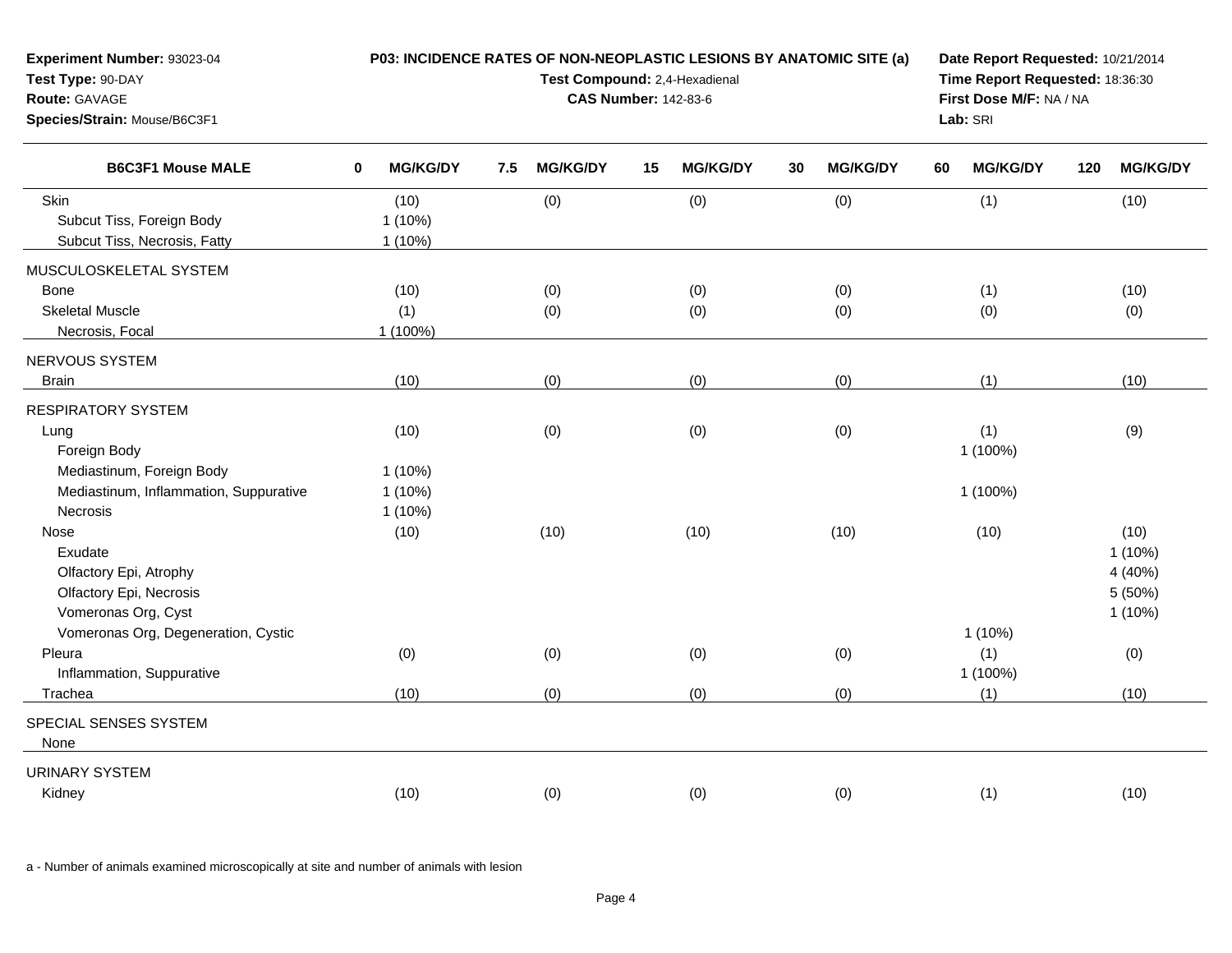| Experiment Number: 93023-04  |   | P03: INCIDENCE RATES OF NON-NEOPLASTIC LESIONS BY ANATOMIC SITE (a)<br>Test Compound: 2,4-Hexadienal |     |                 |    |                 |    |                 |                         | Date Report Requested: 10/21/2014<br>Time Report Requested: 18:36:30 |     |                 |  |
|------------------------------|---|------------------------------------------------------------------------------------------------------|-----|-----------------|----|-----------------|----|-----------------|-------------------------|----------------------------------------------------------------------|-----|-----------------|--|
| Test Type: 90-DAY            |   |                                                                                                      |     |                 |    |                 |    |                 |                         |                                                                      |     |                 |  |
| <b>Route: GAVAGE</b>         |   | <b>CAS Number: 142-83-6</b>                                                                          |     |                 |    |                 |    |                 | First Dose M/F: NA / NA |                                                                      |     |                 |  |
| Species/Strain: Mouse/B6C3F1 |   |                                                                                                      |     |                 |    |                 |    |                 |                         | Lab: SRI                                                             |     |                 |  |
| <b>B6C3F1 Mouse MALE</b>     | 0 | <b>MG/KG/DY</b>                                                                                      | 7.5 | <b>MG/KG/DY</b> | 15 | <b>MG/KG/DY</b> | 30 | <b>MG/KG/DY</b> | 60                      | <b>MG/KG/DY</b>                                                      | 120 | <b>MG/KG/DY</b> |  |
| Urinary Bladder              |   | (10)                                                                                                 |     | (0)             |    | (0)             |    | (0)             |                         |                                                                      |     | (10)            |  |

\*\*\*END OF MALE DATA\*\*\*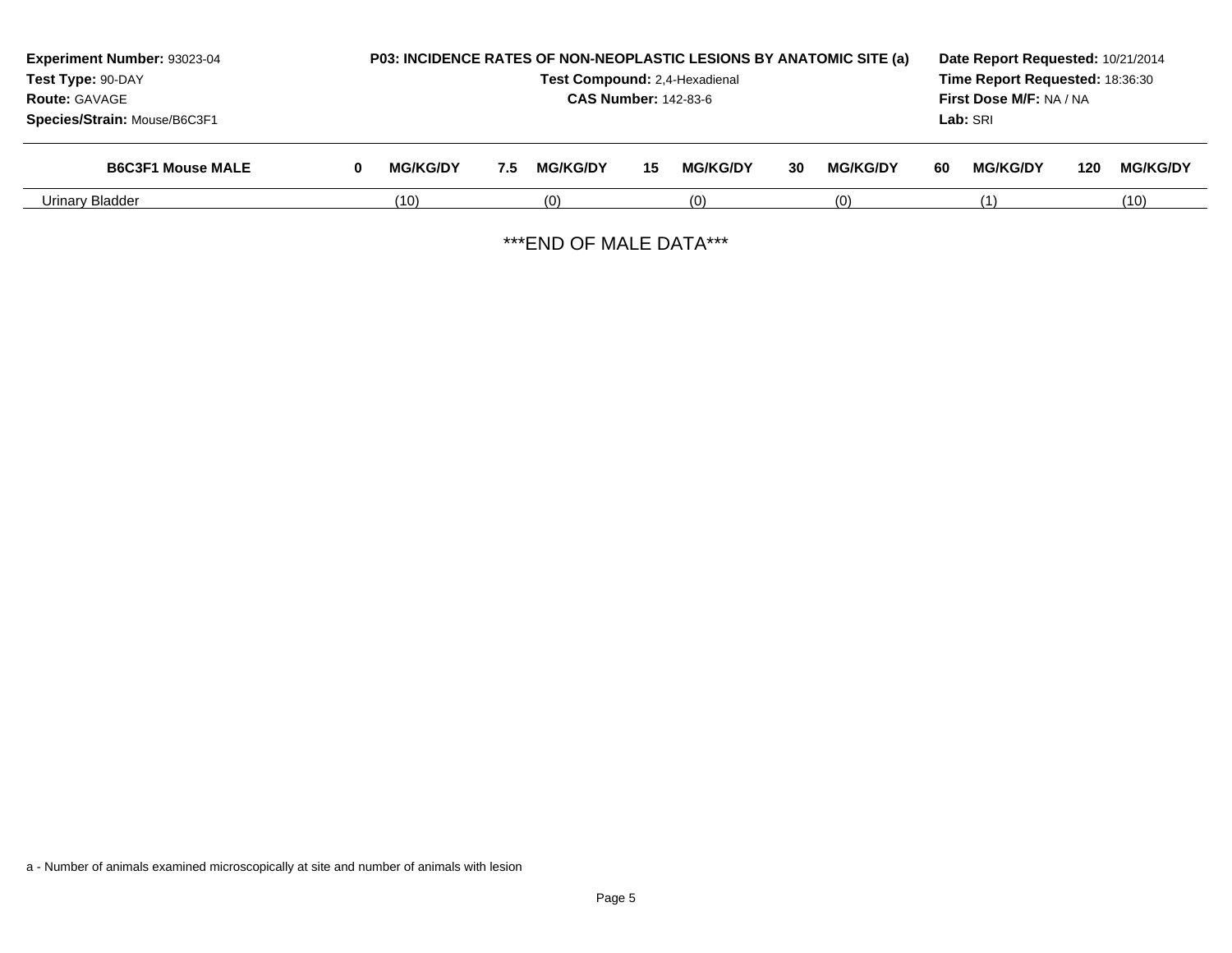| Experiment Number: 93023-04             | P03: INCIDENCE RATES OF NON-NEOPLASTIC LESIONS BY ANATOMIC SITE (a)<br>Date Report Requested: 10/21/2014 |                             |                               |                       |                                 |                        |  |  |  |  |  |  |
|-----------------------------------------|----------------------------------------------------------------------------------------------------------|-----------------------------|-------------------------------|-----------------------|---------------------------------|------------------------|--|--|--|--|--|--|
| Test Type: 90-DAY                       |                                                                                                          |                             | Test Compound: 2,4-Hexadienal |                       | Time Report Requested: 18:36:30 |                        |  |  |  |  |  |  |
| Route: GAVAGE                           |                                                                                                          | <b>CAS Number: 142-83-6</b> | First Dose M/F: NA / NA       |                       |                                 |                        |  |  |  |  |  |  |
| Species/Strain: Mouse/B6C3F1            |                                                                                                          |                             |                               |                       | Lab: SRI                        |                        |  |  |  |  |  |  |
| <b>B6C3F1 Mouse FEMALE</b>              | <b>MG/KG/DY</b><br>0                                                                                     | <b>MG/KG/DY</b><br>7.5      | <b>MG/KG/DY</b><br>15         | <b>MG/KG/DY</b><br>30 | <b>MG/KG/DY</b><br>60           | <b>MG/KG/DY</b><br>120 |  |  |  |  |  |  |
| <b>Disposition Summary</b>              |                                                                                                          |                             |                               |                       |                                 |                        |  |  |  |  |  |  |
| <b>Animals Initially In Study</b>       | 10                                                                                                       | 10                          | 10                            | 10                    | 10                              | 10                     |  |  |  |  |  |  |
| <b>Early Deaths</b>                     |                                                                                                          |                             |                               |                       |                                 |                        |  |  |  |  |  |  |
| <b>Survivors</b>                        |                                                                                                          |                             |                               |                       |                                 |                        |  |  |  |  |  |  |
| <b>Terminal Sacrifice</b>               | 10                                                                                                       | 10                          | 10                            | 10                    | 10                              | 10                     |  |  |  |  |  |  |
| <b>Animals Examined Microscopically</b> | 10                                                                                                       | 10                          | 10                            | 10                    | 10                              | 10                     |  |  |  |  |  |  |
| ALIMENTARY SYSTEM                       |                                                                                                          |                             |                               |                       |                                 |                        |  |  |  |  |  |  |
| Esophagus                               | (9)                                                                                                      | (0)                         | (0)                           | (0)                   | (0)                             | (10)                   |  |  |  |  |  |  |
| Inflammation, Granulomatous             | $1(11\%)$                                                                                                |                             |                               |                       |                                 |                        |  |  |  |  |  |  |
| Gallbladder                             | (9)                                                                                                      | (0)                         | (0)                           | (0)                   | (0)                             | (9)                    |  |  |  |  |  |  |
| Intestine Large, Cecum                  | (10)                                                                                                     | (0)                         | (0)                           | (0)                   | (0)                             | (10)                   |  |  |  |  |  |  |
| Intestine Large, Colon                  | (10)                                                                                                     | (0)                         | (0)                           | (0)                   | (0)                             | (10)                   |  |  |  |  |  |  |
| Intestine Large, Rectum                 | (10)                                                                                                     | (0)                         | (0)                           | (0)                   | (0)                             | (10)                   |  |  |  |  |  |  |
| Intestine Small, Duodenum               | (10)                                                                                                     | (0)                         | (0)                           | (0)                   | (0)                             | (10)                   |  |  |  |  |  |  |
| Intestine Small, Ileum                  | (10)                                                                                                     | (0)                         | (0)                           | (0)                   | (0)                             | (10)                   |  |  |  |  |  |  |
| Intestine Small, Jejunum                | (10)                                                                                                     | (0)                         | (0)                           | (0)                   | (0)                             | (10)                   |  |  |  |  |  |  |
| Liver                                   | (10)                                                                                                     | (0)                         | (0)                           | (0)                   | (0)                             | (10)                   |  |  |  |  |  |  |
| Pancreas                                | (10)                                                                                                     | (0)                         | (0)                           | (0)                   | (0)                             | (10)                   |  |  |  |  |  |  |
| Salivary Glands                         | (10)                                                                                                     | (0)                         | (0)                           | (0)                   | (0)                             | (10)                   |  |  |  |  |  |  |
| Stomach, Forestomach                    | (10)                                                                                                     | (10)                        | (10)                          | (10)                  | (10)                            | (10)                   |  |  |  |  |  |  |
| Epithelium, Hyperplasia                 |                                                                                                          |                             |                               |                       | $1(10\%)$                       | 5 (50%)                |  |  |  |  |  |  |
| Stomach, Glandular                      | (10)                                                                                                     | (0)                         | (0)                           | (0)                   | (1)                             | (10)                   |  |  |  |  |  |  |
| Epithelium, Cyst                        |                                                                                                          |                             |                               |                       | 1 (100%)                        |                        |  |  |  |  |  |  |
| CARDIOVASCULAR SYSTEM                   |                                                                                                          |                             |                               |                       |                                 |                        |  |  |  |  |  |  |
| Heart                                   | (10)                                                                                                     | (0)                         | (0)                           | (0)                   | (0)                             | (10)                   |  |  |  |  |  |  |
| <b>ENDOCRINE SYSTEM</b>                 |                                                                                                          |                             |                               |                       |                                 |                        |  |  |  |  |  |  |
| <b>Adrenal Cortex</b>                   | (10)                                                                                                     | (0)                         | (0)                           | (0)                   | (0)                             | (10)                   |  |  |  |  |  |  |
| Adrenal Medulla                         | (10)                                                                                                     | (0)                         | (0)                           | (0)                   | (0)                             | (10)                   |  |  |  |  |  |  |
|                                         |                                                                                                          |                             |                               |                       |                                 |                        |  |  |  |  |  |  |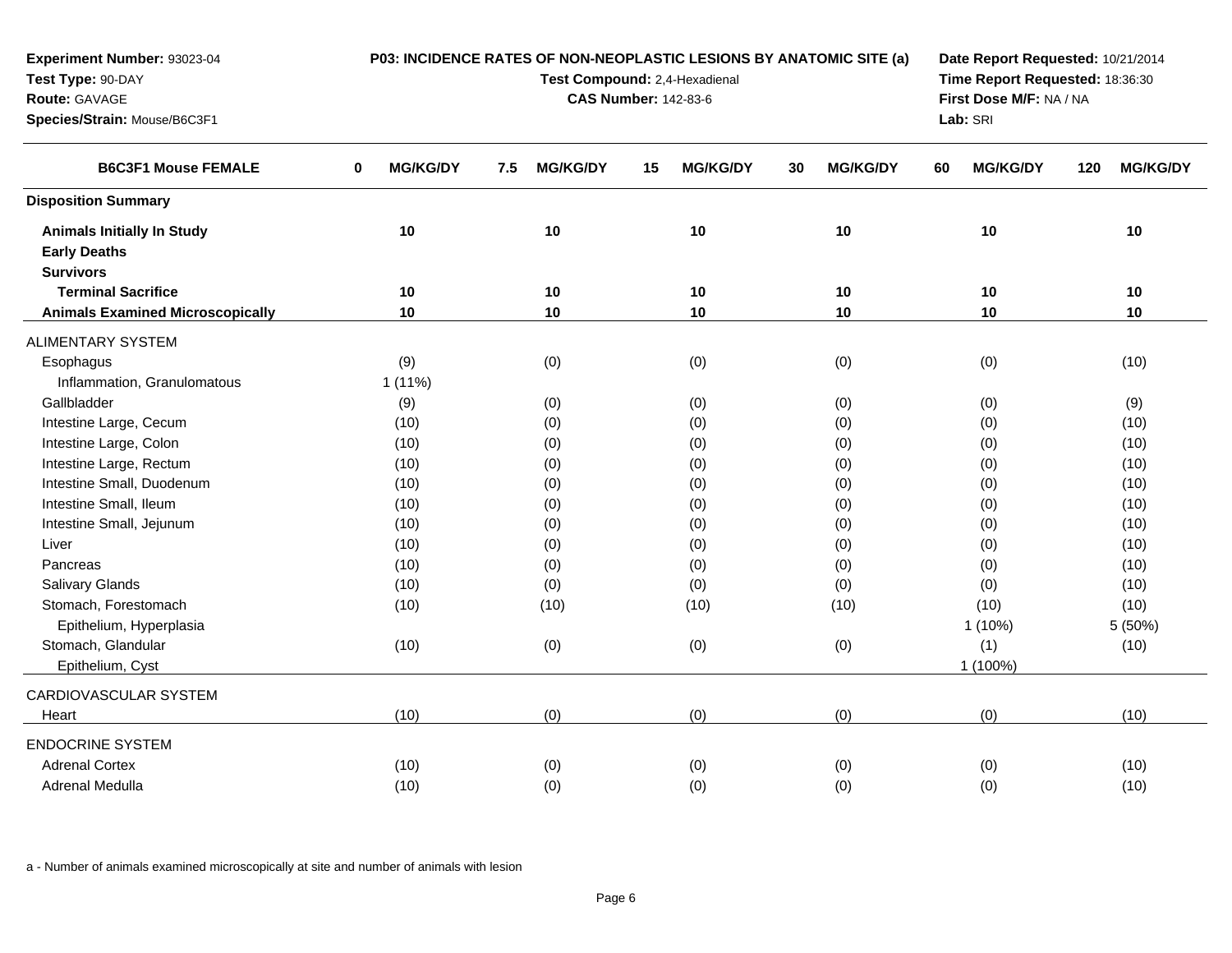| Experiment Number: 93023-04<br>Test Type: 90-DAY<br>Route: GAVAGE<br>Species/Strain: Mouse/B6C3F1 |                                | P03: INCIDENCE RATES OF NON-NEOPLASTIC LESIONS BY ANATOMIC SITE (a)<br>Test Compound: 2,4-Hexadienal<br><b>CAS Number: 142-83-6</b> | Date Report Requested: 10/21/2014<br>Time Report Requested: 18:36:30<br>First Dose M/F: NA / NA<br>Lab: SRI |                       |                       |                        |
|---------------------------------------------------------------------------------------------------|--------------------------------|-------------------------------------------------------------------------------------------------------------------------------------|-------------------------------------------------------------------------------------------------------------|-----------------------|-----------------------|------------------------|
| <b>B6C3F1 Mouse FEMALE</b>                                                                        | <b>MG/KG/DY</b><br>$\mathbf 0$ | <b>MG/KG/DY</b><br>7.5                                                                                                              | <b>MG/KG/DY</b><br>15                                                                                       | <b>MG/KG/DY</b><br>30 | <b>MG/KG/DY</b><br>60 | <b>MG/KG/DY</b><br>120 |
| Parathyroid Gland                                                                                 | (9)                            | (0)                                                                                                                                 | (0)                                                                                                         | (0)                   | (0)                   | (8)                    |
| <b>Pituitary Gland</b>                                                                            | (9)                            | (0)                                                                                                                                 | (0)                                                                                                         | (0)                   | (0)                   | (10)                   |
| <b>Thyroid Gland</b>                                                                              | (10)                           | (0)                                                                                                                                 | (0)                                                                                                         | (0)                   | (0)                   | (9)                    |
| <b>GENERAL BODY SYSTEM</b><br>None                                                                |                                |                                                                                                                                     |                                                                                                             |                       |                       |                        |
| <b>GENITAL SYSTEM</b>                                                                             |                                |                                                                                                                                     |                                                                                                             |                       |                       |                        |
| <b>Clitoral Gland</b>                                                                             | (10)                           | (0)                                                                                                                                 | (0)                                                                                                         | (0)                   | (0)                   | (10)                   |
| Ovary                                                                                             | (10)                           | (0)                                                                                                                                 | (0)                                                                                                         | (0)                   | (0)                   | (10)                   |
| <b>Uterus</b>                                                                                     | (10)                           | (0)                                                                                                                                 | (0)                                                                                                         | (0)                   | (0)                   | (10)                   |
| Hyperplasia, Stromal                                                                              | $1(10\%)$                      |                                                                                                                                     |                                                                                                             |                       |                       |                        |
| <b>HEMATOPOIETIC SYSTEM</b>                                                                       |                                |                                                                                                                                     |                                                                                                             |                       |                       |                        |
| <b>Bone Marrow</b>                                                                                | (10)                           | (0)                                                                                                                                 | (0)                                                                                                         | (0)                   | (0)                   | (10)                   |
| Lymph Node                                                                                        | (0)                            | (0)                                                                                                                                 | (0)                                                                                                         | (0)                   | (0)                   | (1)                    |
| Hyperplasia, Lymphoid                                                                             |                                |                                                                                                                                     |                                                                                                             |                       |                       | 1 (100%)               |
| Lymph Node, Mandibular                                                                            | (10)                           | (0)                                                                                                                                 | (0)                                                                                                         | (0)                   | (0)                   | (10)                   |
| Lymph Node, Mesenteric                                                                            | (10)                           | (0)                                                                                                                                 | (0)                                                                                                         | (0)                   | (0)                   | (10)                   |
| Spleen                                                                                            | (10)                           | (0)                                                                                                                                 | (0)                                                                                                         | (0)                   | (0)                   | (10)                   |
| Thymus                                                                                            | (10)                           | (0)                                                                                                                                 | (0)                                                                                                         | (0)                   | (0)                   | (10)                   |
| <b>INTEGUMENTARY SYSTEM</b>                                                                       |                                |                                                                                                                                     |                                                                                                             |                       |                       |                        |
| Mammary Gland                                                                                     | (10)                           | (0)                                                                                                                                 | (0)                                                                                                         | (0)                   | (0)                   | (10)                   |
| Skin                                                                                              | (10)                           | (0)                                                                                                                                 | (0)                                                                                                         | (0)                   | (0)                   | (10)                   |
| Subcut Tiss, Foreign Body, Focal                                                                  | $1(10\%)$                      |                                                                                                                                     |                                                                                                             |                       |                       |                        |
| Subcut Tiss, Inflammation, Suppurative,<br>Focal                                                  | 1 (10%)                        |                                                                                                                                     |                                                                                                             |                       |                       |                        |
| MUSCULOSKELETAL SYSTEM                                                                            |                                |                                                                                                                                     |                                                                                                             |                       |                       |                        |
| <b>Bone</b>                                                                                       | (10)                           | (0)                                                                                                                                 | (0)                                                                                                         | (0)                   | (0)                   | (10)                   |
| NERVOUS SYSTEM                                                                                    |                                |                                                                                                                                     |                                                                                                             |                       |                       |                        |
| Brain                                                                                             | (10)                           | (0)                                                                                                                                 | (0)                                                                                                         | (0)                   | (0)                   | (10)                   |